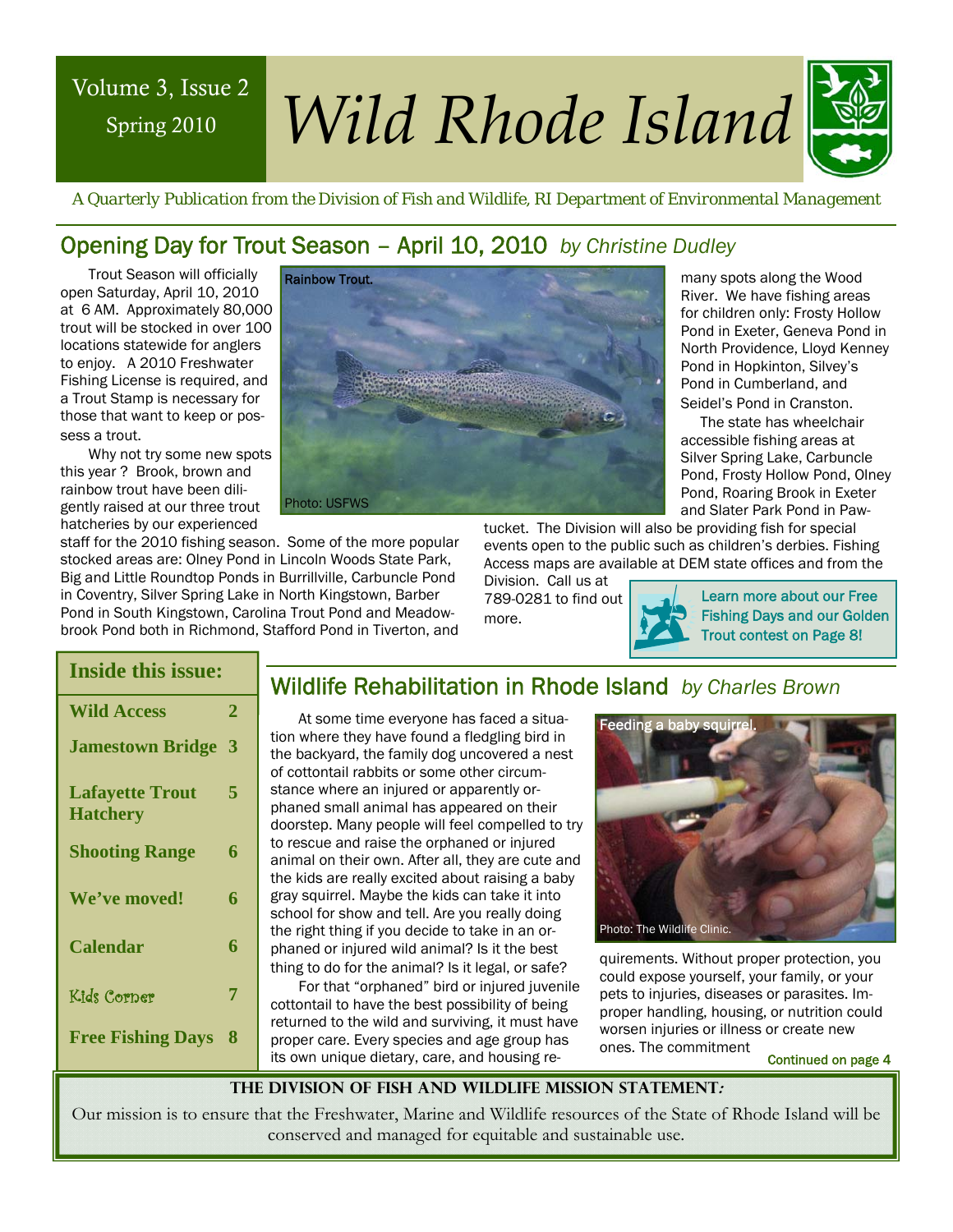place to sit and watch the boats go by. Right across the water is the dock for the Block Island Ferry and a beautiful view of

the Galilee fishing fleet.



*W. Michael Sullivan, Ph.D. Director, Rhode Island Department of Environmental Management* 

#### *Larry Mouradjian, Associate Director, Bureau of Natural Resources*

*Wild Rhode Island* is a quarterly publication of the Rhode Island Department of Environmental Management Division of Fish and Wildlife. Printing is supported by the Aquatic Resource Education program (*Federal Aid Grant F-42-E*).

alter the landscape, and Publisher: Kimberly Sullivan, Principal Fisheries Biologist, ARE Coordinator

Editor: Veronica Masson, Principal Fisheries Biologist

For a free subscription to *Wild Rhode Island* please call (401) 789-0281 or send an email to veronica.masson@dem.ri.gov. Please indicate whether you would like to have the newsletter sent to you via email or US mail.

> *Wild Rhode Island* is also available on the web at: www.dem.ri.gov

To report an environmental emergency or violation please call the RIDEM Division of Law Enforcement (401) 222-3070

#### Wild Access: Succotash Parking Area *by John MacCoy*

In June 2009, three parking lots were replaced at the RIDEM Succotash Salt Marsh property. The purpose of this work was to create access for all vehicles, not

just four-wheel drive vehicles. Prior to our Filling the pool. repairs, cars would become stuck in the soft sand. Before any construction started the proper permits were obtained from CRMC to make these parking lots accessible to everyone.

We started the project by removing the soft sand. All of the sand had to be trucked off-site under the CRMC permit. The sand was trucked up to the Holly Property located in Charlestown. The Holly Property is part of the Burlingame Management Area

which encompasses the state acquired land used for hunting and recreation. On this particular piece of property there was an abandoned built-in swimming pool, and the sand from the parking lots to fill in the swimming pool.

While we were digging we came across a few buried wires and Dig Safe Systems, Inc, was called. It turns out that the wires were from downed poles

from the 1938 Hurricane.

After all the soft sand had been removed and the pool was filled a fabric barrier was placed in the parking areas. The fabric barrier was laid in place and covered with processed gravel. The processed gravel was then graded out to the grade stake elevations and compacted to the permit requirements.

This is a beautiful



Grading one of the new lots.



located in the Town of South Kingstown off US Route 1, at the end of Succotash Road in Jerusalem. There are a few things to keep in mind. There is only enough parking for about 20 vehicles and you are not allowed to park on the roadway (you may get a ticket!). There are no bathroom facilities and dogs must be on a leash. The Division of Fish and Wildlife hopes you enjoy this area!



 Bring some binoculars! On the opposite side of the parking area is Succotash Salt Marsh where there are great bird watching opportunities. There is also an Osprey pole that we installed in 2008. While we were working the pole had a nest which was in use. We had the pleasure to see the fruits of our labor as we watched the mother osprey bring food back to

her young. So where are these parking lots located? They are

Page 2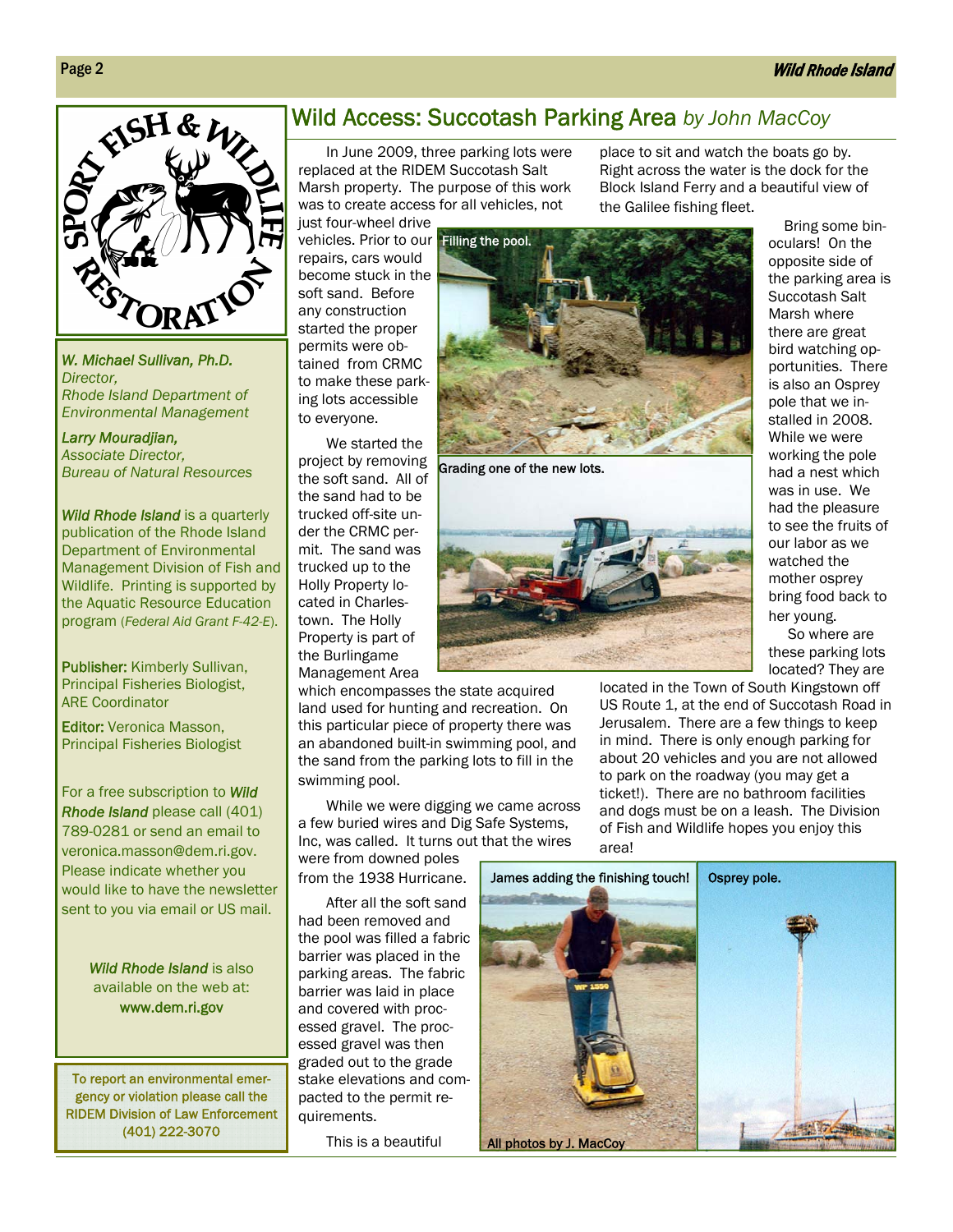#### Volume 3, Issue 1 Page 3

#### Whatever happened to the Jamestown Bridge? By Nicole Travisono

On April 18, 2006, spectators from all over the state gathered to view the demolition of the old Jamestown Bridge. What has remained unclear to many Rhode Islanders since the demolition however, is what became of the bridge that

served Rhode Island for over 50 years. The Rhode Island Department of Transportation in partnership with the Rhode Island Department of Environmental Management devised a plan to use the concrete slabs and rubble from the demolition of the old Jamestown Bridge to create two inshore artificial reef sites. By doing so, the state was able to recycle a large portion of the materials from the old Jamestown Bridge and at the same time create an area of increased biodiversity to benefit recreational fisherman and divers in Rhode Island. Other states including New Jersey, New York and Massachusetts have been successful in creating highly productive artificial reefs which have attracted popular recreational fish species for anglers and provided divers with areas of diverse marine life for viewing.

Construction of the two artificial reefs, Gooseberry Island Reef and Sheep Point Reef, began in

April of 2006 and concluded in August 2007. The Gooseberry Island Reef is located 1.5 miles south of Newport, RI, while the Sheep Point Reef is located 1.1 miles east of Newport, RI. Both reefs span an area of 0.012 miles2 with the Gooseberry Island Reef being the deepest in approximately 80 feet of water and the Sheep Point Reef slightly shallower in approximately 65 feet of water.

Upon completion of the artificial reefs a single transect line composed of white sinking line was deployed at each reef site and spans 650 feet across in a northwest-southeast di-

rection. These transect lines serve as a guide for research divers taking underwater video and photographs of the reefs. Additionally, in March 2008, 22 cryptic habitat units were deployed at the two reef sites, 11 at each site. Each cryptic habitat unit stands approximately 5.5 feet tall and is composed of a concrete base, a concrete pedestal, and a plasticcoated wire mesh cage. The wire cage holds 150 surf clam shells which provide interstitial spaces for small organisms such as juvenile fish and lobster to hide.

The cryptic habitat units were designed to provide a temporary substrate similar to that of the artificial reefs for foul-





ing and epifaunal invertebrate communities to colonize. These units can later be retrieved and analyzed at the DEM Marine Fisheries Laboratory to determine the abundance, biomass and number of species present on the units. This data

> can then be used as a proxy for what can be found on the artificial reefs.

 In 2009, the RI DEM in collaboration with Natasha Pinckard, a Masters candidate from the University of Rhode Island, Graduate School of Oceanography, retrieved and analyzed three of the cryptic habitat units. One unit from the Gooseberry Island Reef and two units from the Sheep Point Reef

were retrieved, each having a seafloor footprint of 0.66 m<sup>2</sup>. In this small area, 44 different species were present on the Gooseberry Island Reef unit while the two Sheep Point units had 65 and 68 different species present. Among the species present were a large number of barnacles, blue mussels, slipper snails, jingle shells, dove snails and tunicates. Other invertebrate species such as crabs, seastars, and anemones were also found on the units. Among the tunicates present, the invasive colonial ascidian *Didem-*

*num vexillum* was found on the Sheep Point units. It is likely that the shallower depth and closer proximity to Newport could explain the presence of *D. vexillum* at the Sheep Point Reef but not the Gooseberry Island Reef. Retrieval of additional units in 2010 and subsequent years will provide a glimpse into the pattern of succession of epifaunal organisms over time.

 Future plans for the Rhode Island artificial reefs include the development of a website that can be accessed from the RI DEM Marine Fisheries homepage. This webpage will

be completely dedicated to the RI artificial reefs and will contain important information on the status of the reefs, maps, photographs, and current research for the public to view.

In addition to the development of the aforementioned website, the RI DEM will continue to retrieve cryptic habitat units from the two reefs to monitor the epifaunal community and an annual multi-beam survey will be conducted to monitor the movement and/or sinking of the reef materials. For more information on the RI artificial reefs please contact the Marine Fisheries Laboratory at Ft. Wetherill in Jamestown, RI at (401) 423-1920.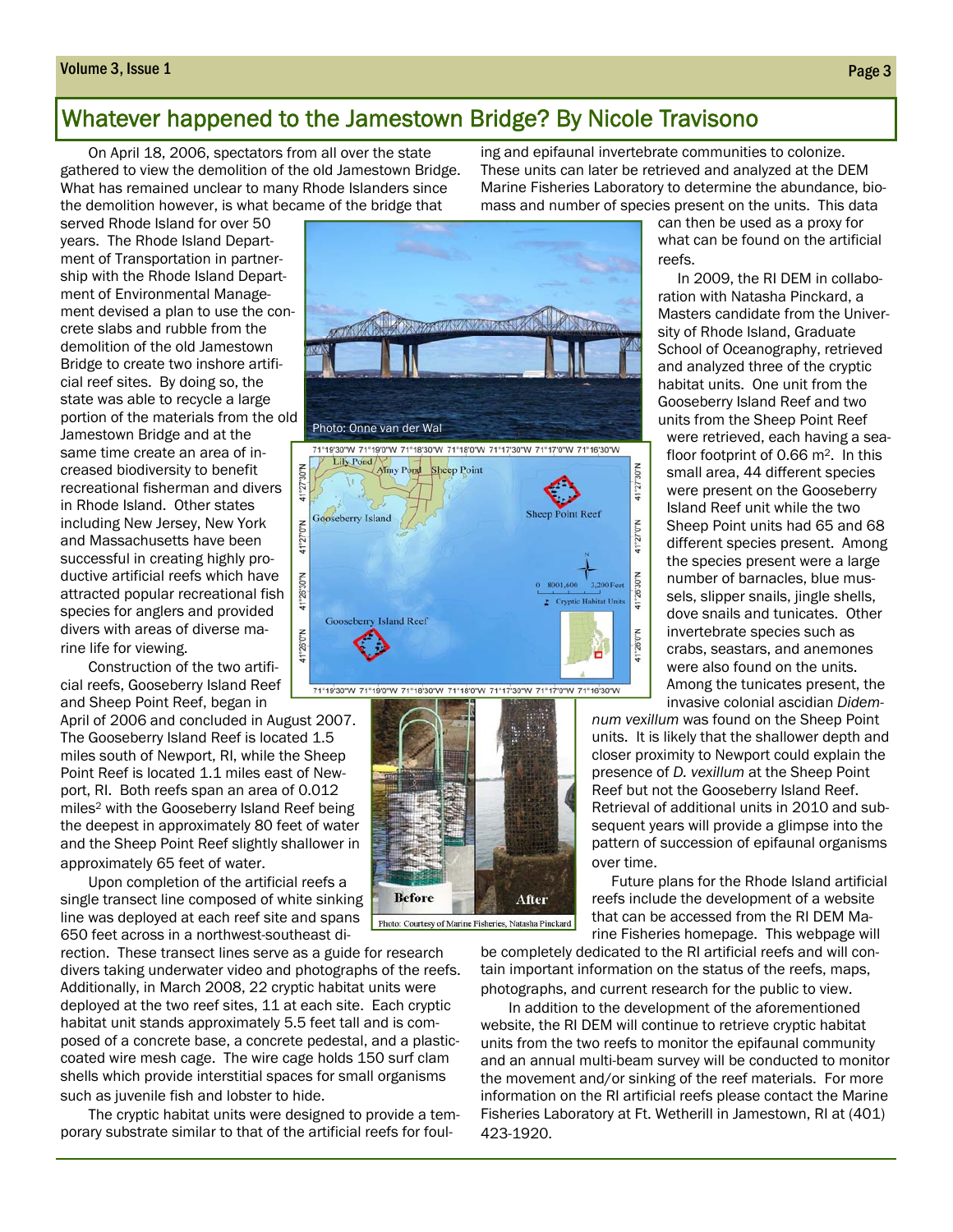#### Wild Rhode Island

# Wildlife Rehabilitation in Rhode Island *by Charles Brown* continued from page 1

of time and resources required to meet all the needs of an injured or orphaned wild animal can be difficult to imagine.

It is illegal to keep or care for any wild animal in Rhode Island unless you have the appropriate permits. Persons who are properly licensed, trained, and experienced to provide care of sick, injured or orphaned wildlife until such time as they can be released back into the wild are called wildlife rehabilitators. Wildlife rehabilitators are not veterinarians but work closely with them to diagnose and treat illnesses

day course, hosted annually by the Division of Fish and Wildlife, covers a variety of topics including animal physiology, nutrition, handling and restraint techniques, administering drugs, and wildlife diseases. You must also pass a written examination administered by the Division. Applicants must provide a letter from a Rhode Island licensed veterinarian indicating that veterinary services will be provided to them when needed. Additionally, an applicant must demonstrate that their facilities meet or exceed the defined minimum

and injuries. In addition to the necessary permits, wildlife rehabilitators must possess considerable patience, passion, and dedication to the work they do. Wildlife rehabilitators do not receive money from the state or get paid for their services and must cover their own expenses or rely on donations.

Wildlife rehabilitators provide places for the public to bring wild animals in need of care. The goal of all wildlife rehabilitators is to properly care for sick, injured, or orphaned wild animals until they are healthy enough to be released

back into the wild. Wildlife rehabilitators do not attempt to make pets out of wild animals and are extremely careful not to have animals become dependent on them or lose their fear of humans. When released, wild animals must be able to function in their natural environments and feed, mate, raise offspring, migrate, and avoid predators. Animals that cannot be expected to perform these normal activities and are unable to be returned to and survive in the wild because of the extent of their illness or injuries are euthanized in a humane manner.

Wildlife rehabilitators also have an important role in educating the public about wildlife. Rehabilitators provide sound biological information to the general public based on their training and experience. Sometimes the best type of rehabilitation is *preventative*. That fledgling bird may have been just fine, its parents were probably watching from a nearby tree. Return it to the backyard and keep the cat in the house. The "orphaned" fawn the kids found in the woods is likely not an orphan at all. Adult female deer will leave their young fawns alone while they feed. These situations occur all the time and often the best thing to do is put the young animal back where it was found and let the parents return to care for it.

To become a licensed wildlife rehabilitator in Rhode Island you must be at least 18 years old and successfully complete the "Basic Wildlife Rehabilitation Class" administered by the International Wildlife Rehabilitation Council. This two-





standards for housing and care. First time applicants that meet all the necessary requirements are initially licensed as a Level 1 Apprentice, and work under the supervision of a licensed Level 2 rehabilitator sponsor for one full year. After one year, and a sponsor's letter of recommendation, an Apprentice can apply to become a Level 2 Wildlife Rehabilitator. A person with a Level 2 license can accept a variety of small birds, mammals, reptiles, and amphibians. Re-

habilitation of raptors (hawks and owls) or rabies vector species (raccoons, skunks, foxes, and woodchucks) requires additional levels of experience, training, and permitting. A permit from the U.S. Fish and Wildlife Service is also required to care for all migratory birds.

 Some aspiring rehabilitators choose to become Level P Sub-permittees first. Sub-permittees cannot accept wild animals directly from the public but work under the direct supervision of Level 2

rehabilitators to help care for healthy, orphaned, non-rabies vector species juvenile mammals and birds. At least six hours of formal training and 25 hours of supervised handson training must be completed. A written Sub-permittee exam administered by the Division must also be passed. This track allows a person to gradually learn practical skills and techniques with the guidance and support of an experienced rehabilitator. The Wildlife Rehabilitators Association of Rhode Island offers sub-permittee training courses that satisfy the requirement for licensing.

Being a wildlife rehabilitator may not be for everyone. In addition to the necessary permits it takes a tremendous commitment of time and energy. If you would like to learn more about becoming a wildlife rehabilitator contact the Division or the Wildlife Rehabilitators Association of Rhode Island (www.riwildliferehab.org). If you find a wild animal that may require care and would like to locate a licensed wildlife rehabilitator contact the Division at 789-0281.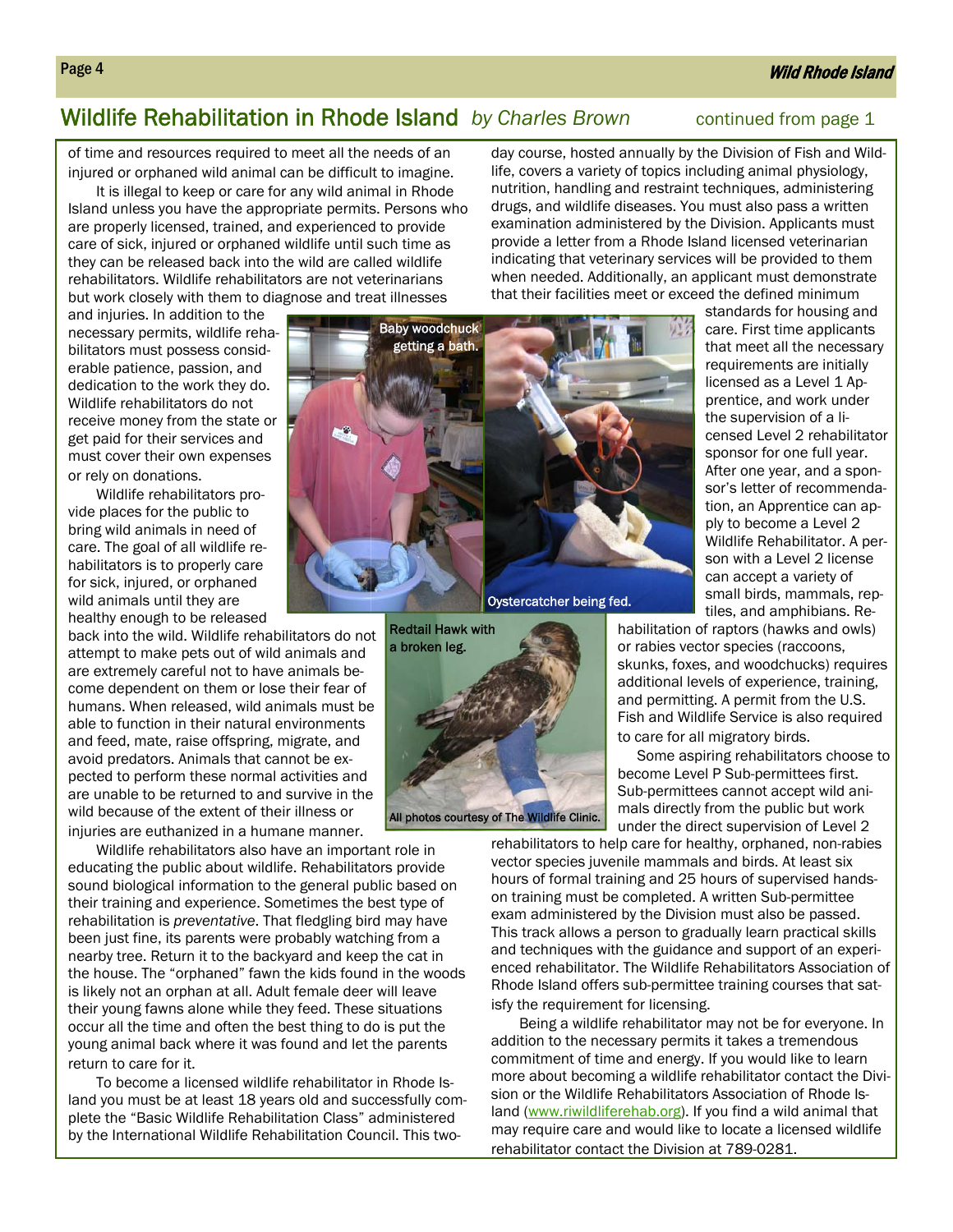#### Volume 3, Issue 1 Page 5

# A Visit to The Lafayette Trout Hatchery *by Kimberly Sullivan*

Located on a rural road in North Kingstown, a long wooded driveway takes you to a clearing with an old cinder

Hatch house.

Raceways.

in Tij

block garage on the left, large black columns of flowing water, a small woodshop building directly in front of you and a grass clearing to your right. As you follow that dirt road down the steep hill, before you are three sections of chain-link encased cement pools. To your left is a gravel parking lot and a more modern, tan-colored

building. As you park and step out of the car, the sound of rushing water plummeting through the columns on top of the hill greets you . You have arrived at the Lafayette Trout Hatchery, the most modern of the three Rhode Island Hatcheries that raises trout.

The property, once known as Goose Nest Springs Hatchery, was purchased by Rhode Island in 1921 for the sole purpose of raising trout. Prior to that, the state had been purchasing trout

to stock into Rhode Island lakes and streams from American Fish Culture (now the Carolina Trout Hatchery). The property was ideal since it was located atop the spring and had plenty of cold, flowing water, essential for raising trout. The original hatchery consisted of a cinder block hatch house, a pond and a long line

of raceways that extended through the property. To increase fish production modernized was begun in 1995. Cement raceways replaced the old line of dilapidated wooden raceways and the pond and a new hatch-house were built.

Brown trout.

Currently, three deep water wells pump water up to the black distribution columns which deliver up to 1300 gallons of water per minute to the trout. Since trout are cold water fish that require highly oxygenated water, the deep water wells supply water that is a constant 52 degrees Fahrenheit all year long. The water flowing through the raceways never freezes and fish are kept and fed outdoors year round. The hatchery is run on a gravity-fed, flow-thru system where gravity forces the water to travel through the hatchery by simply flowing down hill. Settling ponds in the last two raceways rid the wa-

ter of fish waste as the water flows into a long stream at the end of the hatchery. These settling ponds are regularly pumped out to reduce the amount of nutrients that are intro-



**Incubators** 

duced into the environment downstream. The gravity fed system is a low cost, less labor intensive system which allows the trout the proper water quality to thrive and grow. Since the younger trout need the freshest water in order to grow quickly, the water flows first to the

> hatch-house and fry lines. Then the water flows into the production line where the biggest fish in the hatchery are kept.

Lafayette Trout Hatchery's new hatch house is where all the Rhode Island trout begin their lives. They are then given to the other hatcheries in the state where they are grown to a size suitable for stocking. The hatch house contains a large incubator system and numerous fiberglass tanks. This is where

the eggs are hatched out to fry and held until they are large enough to be kept in the outdoor raceways. Since bigger fish have a better chance for survival both in the wild and in the hatchery, the young fry are fed constantly throughout the day with the use of automatic feeders. When the

fish reach about four inches in length, they are able to thrive and grow in the cement raceways outside.

Photos: K. Sullivan

The trout hatchery raises three different species of trout: brook, rainbow, and brown. It takes an average of 18 months to raise trout from egg to a one pound adult. These fish are raised solely for the purpose of stocking our ponds, streams, and rivers for public fishing. Eighty thousand pounds of trout are produced yearly at Lafayette Hatchery with over 120,000 fish being stocked throughout Rhode Island during the fishing season. For more information pertaining to opening day of fishing as well as the ponds and streams that are stocked in Rhode Island, please refer to the *2010 Rhode Island Freshwater Fishing Abstract*.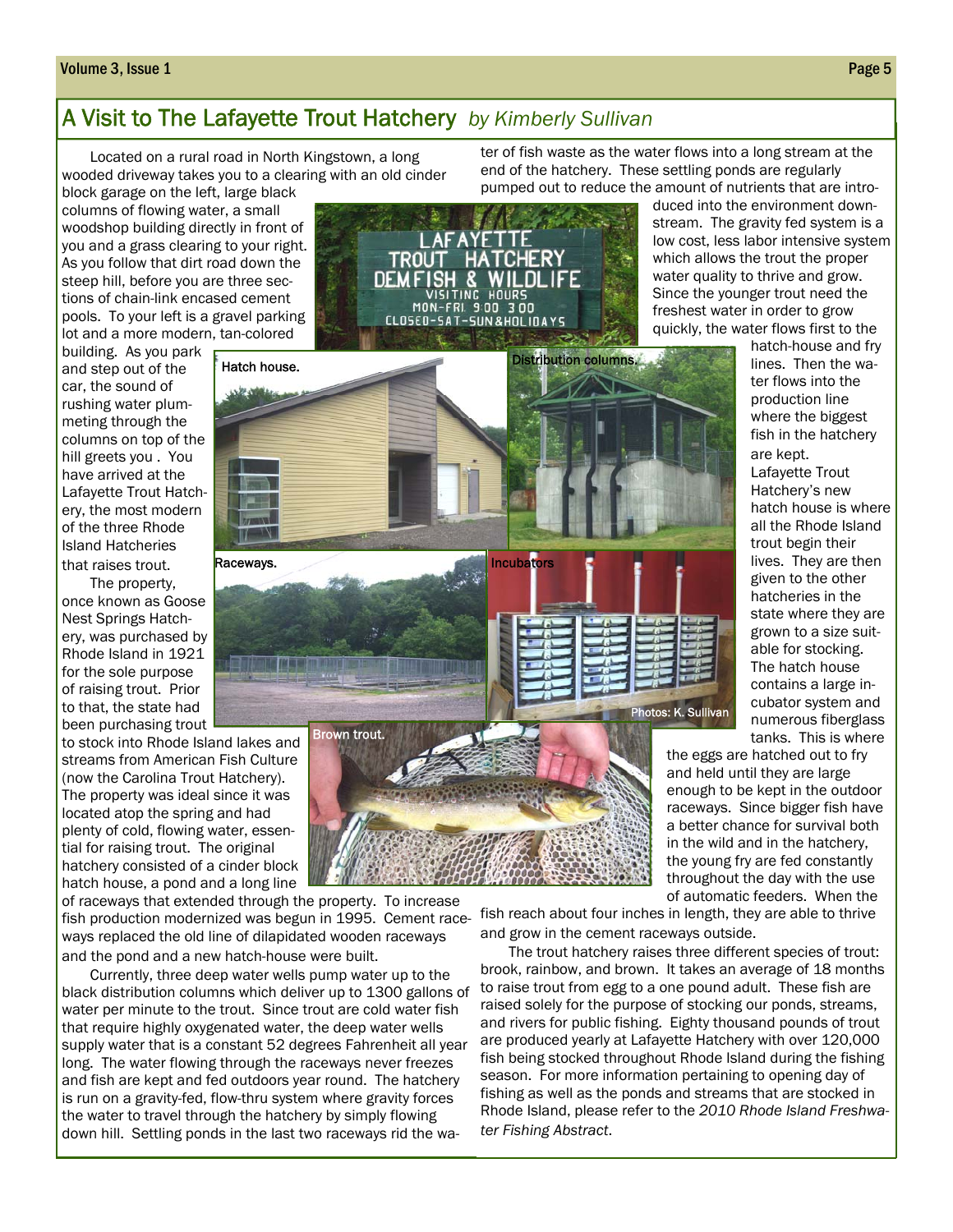#### Page 6 November 2008 and the Community of the Community of the Community of the Community of the Community of the Community of the Community of the Community of the Community of the Community of the Community of the Commun

# Great Swamp Shooting Range 2010 Update *by Karen Unsworth*

The Great Swamp Shooting range is located within the Great Swamp Management Area at 277 Great Neck Road in West Kingston, (401)789-0281. The Division of Fish and Wildlife has instituted some changes to the operating schedule and permitting process for range users. The range will be open 7 days per week from April 1<sup>st</sup> thru September 30<sup>th</sup>. Weekday shooting hours will be 9:30 AM to 4 PM. Weekend shooting hours will be 8:30 AM to 5 PM.



Hours of operation may vary due to staffing, training activities, maintenance requirements and/or environmental conditions.

The range is available to the public free of charge but you must obtain a permit prior to use. Permit applications are now accepted by mail only from February 1<sup>st</sup> thru September 20<sup>th</sup> each year. Applicants who meet the minimum requirements will be notified by mail that they qualify to attend a range safety briefing. Safety briefings will be held at the range on a regular basis throughout the season and are mandatory for all range users regardless of their previous status. After attending a safety briefing a permit will be issued by the shooting range attendant and will be valid for five years. Please note that the range safety briefing is not a substitute for firearms safety training, but rather is intended to prepare shooters to safely and efficiently use the Great Swamp Range. Topics will include range layout and procedures, range safety rules and regulations, firing line commands and emergency procedures.

Please review the target range regulations at www.dem.ri.gov for a full description of user requirements. Permit applications are also available online.



# We've Moved! Well, some of us anyway!

A portion of the Division of Fish and Wildlife's administrative office has been relocated from the Oliver Stedman Government Center in Wakefield to the Division of Forest Environment's Headquarters at 1037 Hartford Pike in North Scituate. Tenant needs and recent renovations to the Stedman Government Center offices, which are managed by the Department of Administration, necessitated the relocation.

The business administrative staff for the

freshwater fisheries and wildlife sections of the Division of Fish and Wildlife can be reached in North Scituate at 647- 3367. The hunter education and safety program, which was also located at Government Center in Wakefield, has been temporarily relocated to DEM's coastal fisheries laboratory at 1231 Succotash Road in Jerusalem (783-2304), until such time that accommodations can be made at DEM Great Swamp Field Headquarters in West Kingston. All permits issued by the Division, other than those pertaining to marine fisheries, and the hand gun safety program are now available at the Great Swamp Field Headquarters located at 277

Great Neck Road in West Kingston (789-7481). Hand gun safety testing hours are from 9 a.m. to 12 p.m. and 1 p.m. to 3 p.m. every Tuesday and Thursday. Alternative locations are available, call (789-0281) to learn of a location near you.

> The Aquatic Resource Education Coordinator has relocated to the Arcadia Warmwater Research Hatchery at 1 Summit Road in Hope Valley, RI, 539-7333. The marine fisheries section of the Division will con-

tinue to operate out of the marine program headquarters at Ft. Wetherill in Jamestown. Any questions or issues pertaining to marine fisheries should be directed to the marine program at Fort Wetherill at 423-1920.

Callers to the Government Center office in Wakefield will be advised of the address and telephone changes via a telephone recording. A staff list, telephone numbers and directions to the new locations are posted on the DEM website, www.dem.ri.gov, under *Offices and Divisions* on the left side of the homepage.

# Calendar April—June 2010

*April 10 Opening Day for Trout Season!* For more information see page 1.

- April 24-25 Paraplegic Turkey Season. For more information call the Division at (401) 789-0281.
- April 24-25 Junior Turkey Season. For more information contact the Division at (401) 789-0281.
- April 29 Spring Gobbler Season. For more information contact the Division at (401) 789-0281. For permit questions, call the

Office of Boat Registration and Licensing at (401) 222-3576.

- **May 8 Free Fishing Event at Silver Spring** Fishing Area and Shady Lea Picnic Area in North Kingstown. For more information see page 8.
- *May 8 and 9 Free Fishing Days—*For more information see page 8.
- *May 23rd Great Outdoors Pursuit Kick-off —* Lincoln Woods call (401) 222-2632 for more information.



**Play the Rhode Island Great Outdoors** Pursuit!

Decipher clues, visit beautiful State parks and forests, join in fun activities, and win great prizes!



Don't miss out-sign up TODAY! Visit www.riparks.com or call (401) 222-2632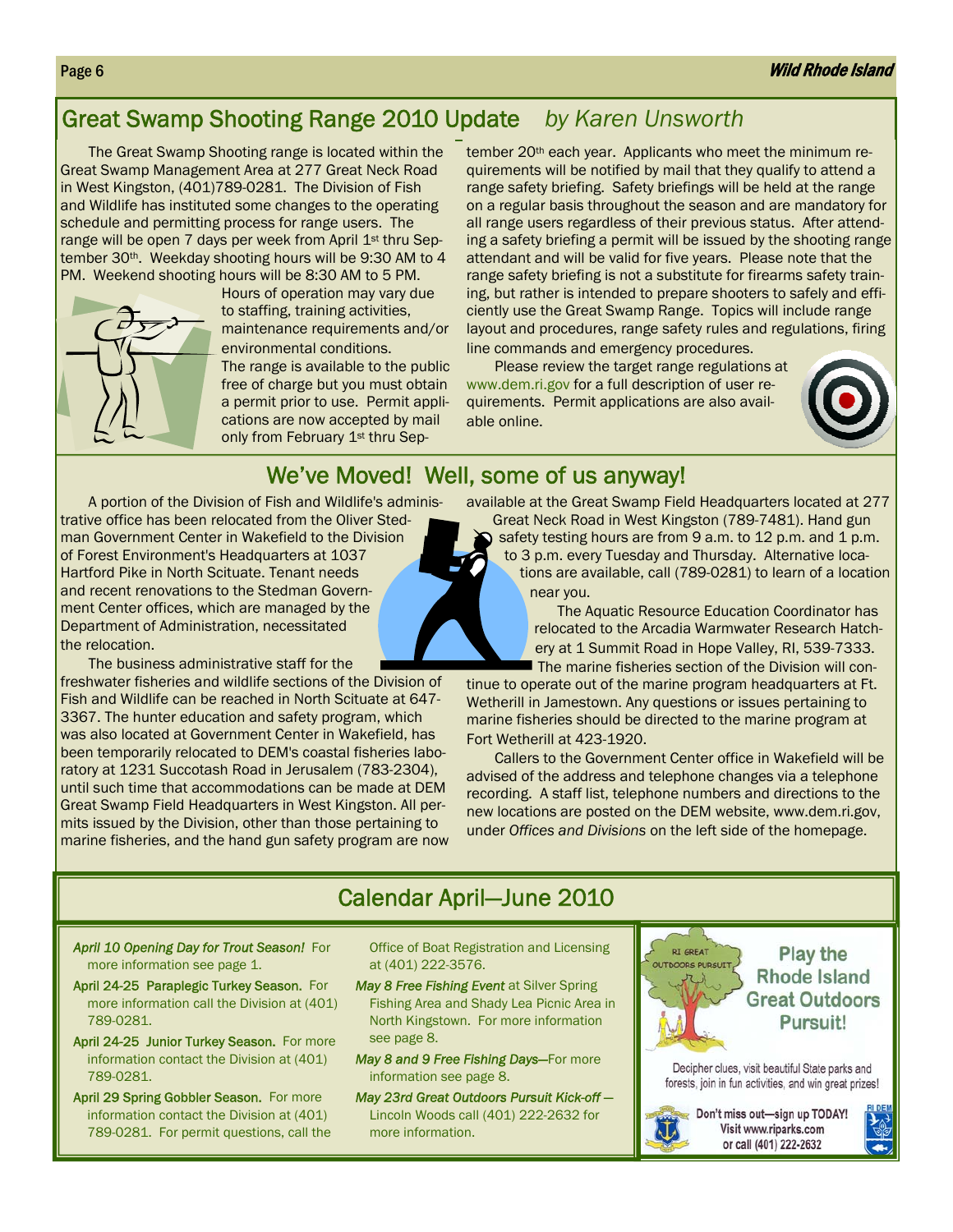# Kids Corner! *Presented by the Aquatic Resource Education Program*

# HAPPY MOTHER'S DAY from the Kid's Corner**!**

Mother's Day is coming soon! As we begin to honor our mothers and appreciate all they have done for us, let us take a look at some of the aquatic animals that we encounter. While some adult animals, like humans, have offspring that resemble their parents, other animals like frogs and insects have young that do not look like their mom and dad at all. These animals have to go through many stages to look like their mothers. Help each of the young animals below find their mothers. **Draw a line from Mom To Baby:**



Images from Project WILD Aquatic 2005 edition. Permission obtained from Council for Environmental Education: 5555 Morningside Drive, Suite 212, Houston, TX, 77005, (713)520-1936.

# Take Your Mom Fishing!



 **Mother's Day is May 9, 2010 and so is the free fishing weekend. So take your mom, and the rest of the family too, and celebrate the day by bringing your mom to a public fishing area without having to purchase a fishing license or trout stamp!**

Moms and babies sometimes have different names. Can you match the mom names to the baby names?

| <u> Mom Names</u> | Baby Names       |
|-------------------|------------------|
| $\bigcirc$ lam    | Duckling         |
| Duck              |                  |
| $E$ el            | Tadpole          |
| $F$ ish           | $E$ wer          |
| $\int$ 1005 $e$   | Puggle           |
| Jellyfish         | Owlet            |
| $\bigcirc$ tter   | $S_{\text{pat}}$ |
| $\bigcirc$ wl     | Gosling          |
| Oyster            | Fry              |
| Penguin           | Ephyna           |
| Platypus          | $\sqrt{a}$       |
| S <sub>cal</sub>  | Pluteus          |
| Toad              | Fledgling        |
| Turtle            | Whelp            |
| Sea Urchin        | $P$ up           |
|                   |                  |

Answer key: Clam-larva; Duck - duckling; Eel - elver; Fish - fry; Goose - gosling; Jellyfish—ephyna; Otter—whelp; Owl - owlet; Oyster—spat; Penguin - fledgling; Platybus - buggle; Seal - pup; Toad- tadpole; Turtle - hatchling; Sea urchin - pluteus.